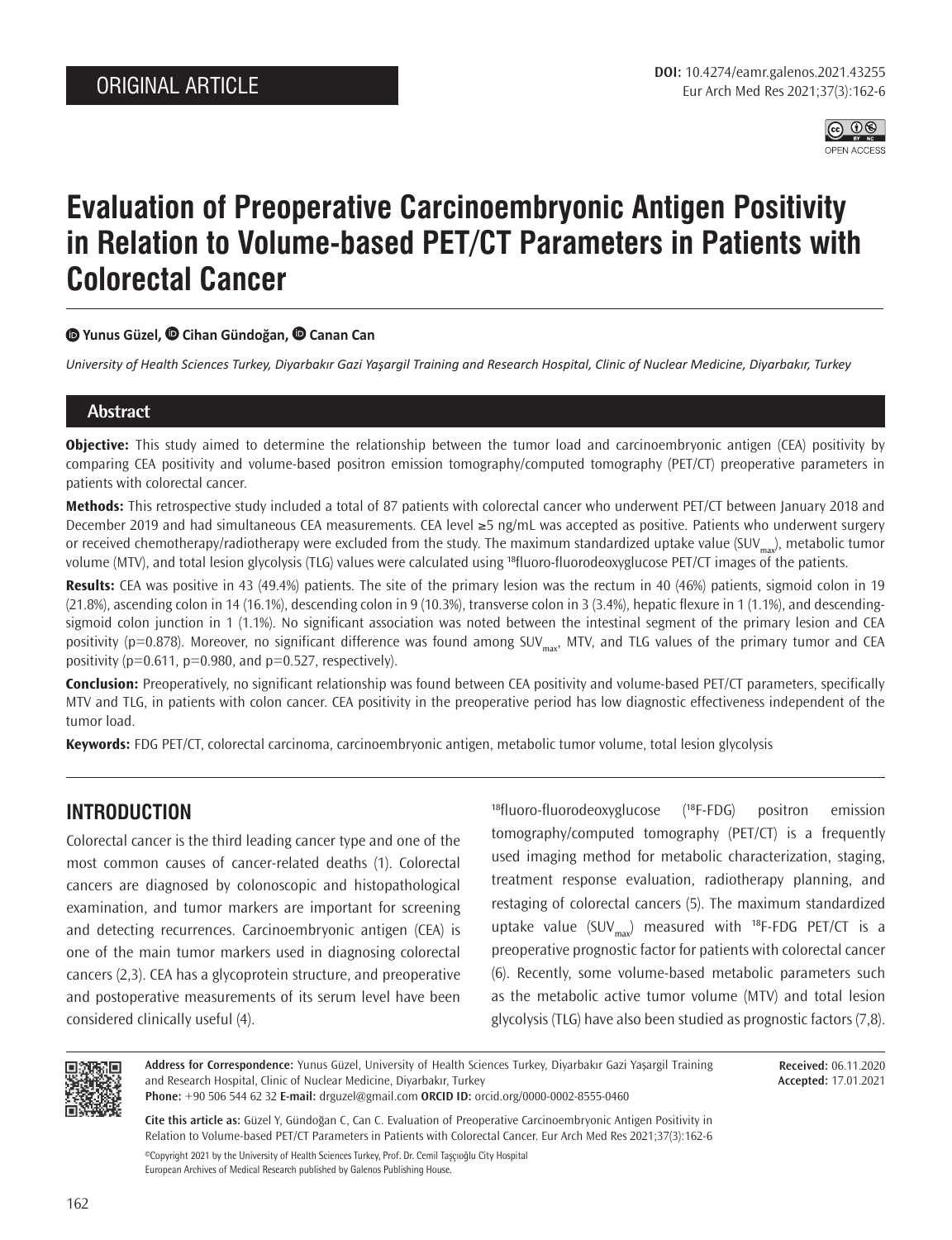To our knowledge, only a limited number of studies have investigated the relationship between serum CEA levels and volume-based PET/CT parameters in patients with colorectal cancer, and most of these studies focused on recurrence assessment (9,10). Thus, in the present study, we aimed to determine the relationship between the tumor load and CEA positivity by comparing preoperative period CEA positivity and volume-based PET/CT parameters in patients with colorectal cancer.

## **METHODS**

This retrospective study included 87 patients with colorectal cancer who underwent PET/CT and had simultaneous CEA measurements between January 2018 and December 2019 at the department of nuclear medicine in Gazi Yasargil Training and Research Hospital. Overall, 23 patients were female and 64 were male, and their mean age was 56.7±15.44 years. Patients with an interval of more than 1 week between CEA measurement and <sup>18</sup>F-FDG PET/CT and patients with distant organ and lymph node metastases found in PET/CT were excluded from the study. Patients with M0 and N0 status were included in the study. Participant selection was performed during the preoperative period. Furthermore, patients who received chemotherapy/ radiotherapy were excluded. All patients who met the inclusion criteria were consecutively included in the study.  $\text{SUV}_{\text{max}}$ , MTV, and TLG values were calculated by using the <sup>18</sup>F-FDG PET/CT images of these patients. Collected data and CEA results were compared statistically.

This study was conducted in accordance with the local good clinical practice guidelines and current legislations. Permission was obtained from the Institutional Ethics Committee of the University Health Science Turkey of Gazi Yasargil Training and Research Hospital for the use and publication of patient data (protocol no: 435/2020).

### **18F-FDG PET/CT Imaging Protocol**

All patients were instructed not to eat at least 6 h before the intervention, and intravenous administration of glucose was stopped. Before the injection of <sup>18</sup>F-FDG, blood glucose values were confirmed to be ≤140 mg/dL by finger stick measurement method. Moreover, 60 min after the injection of 3.5-5.5 MBq/kg  $18F-FDG$ , CT was performed from the supine position using the Discovery IQ 4 ring 20 cm axial field of view (FOV) PET/CT scanner (GE Healthcare, Milwaukee, WI, USA) in the supine position, from the vertex to the middle of the thigh. The scanning parameters were as follows: Tube voltage, 120 kV; tube current, 80 mAs/slice; FOV, 700 mm, transaxial without gap; collimation, 64×0.625

mm; pitch, 1.4; rotation time, 0.5 s; slice thickness, 3.3 mm; matrix size, 512×512. Then, 2.5 min bedside PET images were obtained at three-dimensional FOV of 20 cm, ordered subset expectation-maximization algorithm of 5 iterations/12 subsets, and full width at half maximum of 3 mm.

#### **Analysis of Images**

All <sup>18</sup>F-FDG PET/CT images were evaluated using PET volume computerized assisted reporting software (GE Advantage Workstation software version AW 4.7, USA) by two nuclear medicine specialists with at least 10 years of experience. The volumetric region of interest was drawn manually from the primary lesion in the colon or rectum in three planes, and the lesion and automatic MTV, TLG (MTV  $\times$  SUV<sub>max</sub>), and SUV<sub>max</sub> values were obtained by the device for each lesion using 40% SUV threshold (Figure 1).

#### **Statistical Analysis**

Statistical analysis was performed using IBM SPSS Statistics for Windows version 25.0 (IBM Corp., Armonk, NY). The normality of continuous variables was evaluated by the Shapiro-Wilk-Francia test, and variance homogeneity was evaluated by Levene test. For the comparison of two independent groups in terms of quantitative data, independent-samples t-test was used together with Bootstrap results, while the Mann-Whitney U test was used with Monte Carlo simulation technique. Fisher's exact test results were used to compare categorical data, while the Fisher-Freeman-Halton test was used with Monte Carlo simulation results. The correlation analysis of the variables was performed by Spearman's rho test. Quantitative variables are expressed as



**Figure 1.** A 39-year-old female patient with sigmoid colon adenocarcinoma. Primary tumor metabolic tumor volume, 85.71 cm<sup>3</sup>; primary tumor total lesion glycolysis, 849.9 g/mL  $\times$  cm<sup>3</sup>; primary tumor SUV $_{\text{max}}$ , 29.67; carcinoembryonic antigen, 47.4 ng/mL  $SUV_{\text{max}}$ : Maximum standardized uptake value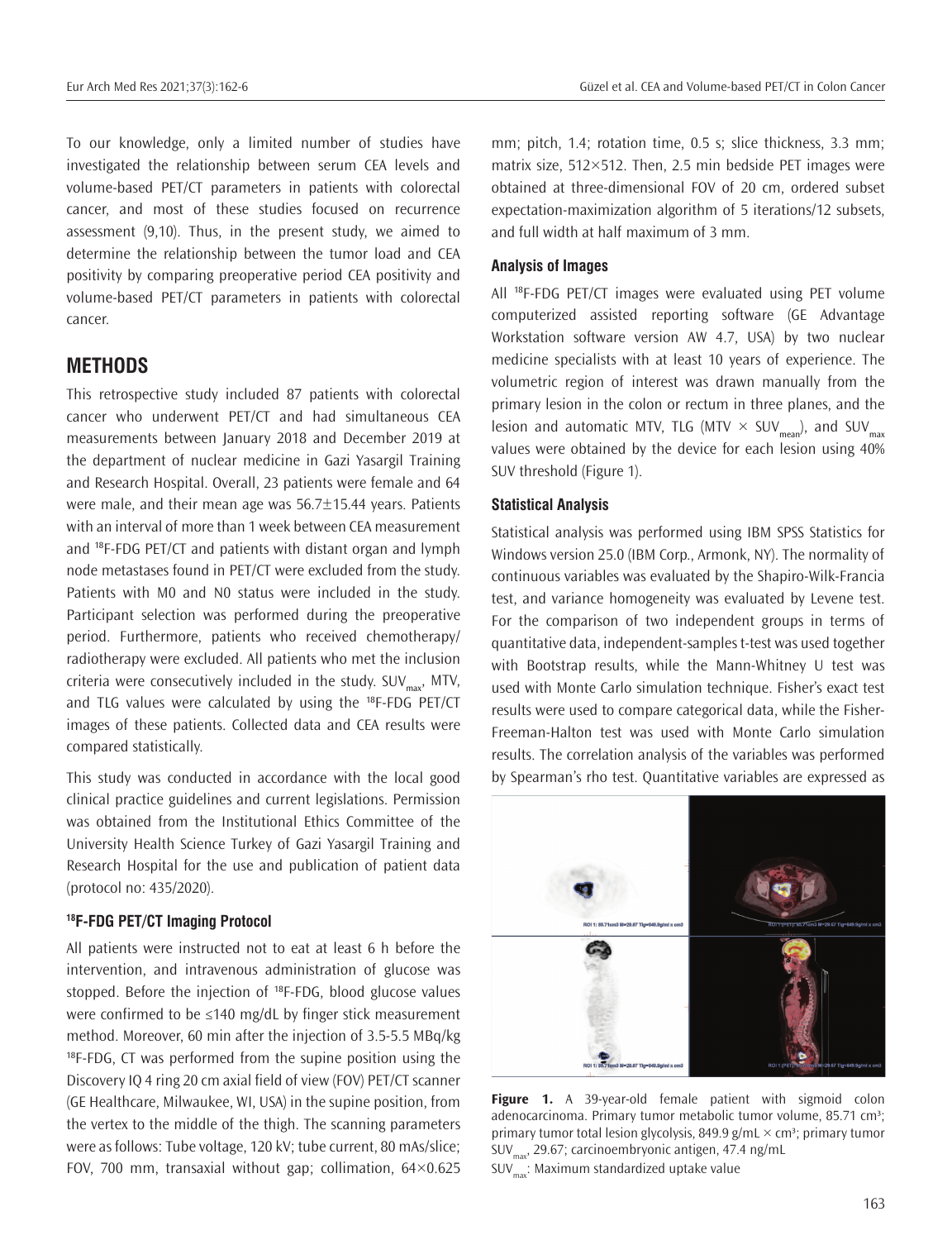mean  $\pm$  standard deviation and median (minimum-maximum), and categorical variables are shown as n (%). Variables were examined at a 95% confidence level, and p<0.05 was considered significant.

## **RESULTS**

CEA was positive in 43 (49.4%) patients (Table 1). No significant difference was noted in CEA positivity with respect to age and gender  $(p=0.150, p=0.811,$  respectively). The site of the primary lesion was distributed as follows: Rectum, 40 (46%) cases; sigmoid colon, 19 (21.8%) cases; ascending colon, 14 (16.1%) cases; descending colon, 9 (10.3%) cases; transverse colon, 3 (3.4%) cases; hepatic flexure, 1(1.1%) case; and descending-sigmoid colon junction, 1 (1.1%) case (Table 1).

No significant association was noted between the intestinal segment involving the primary lesion and CEA positivity (p=0.878). No significant difference was also noted among  $SUV_{\text{max}}$ , MTV, and TLG values of the primary tumor and CEA positivity ( $p=0.611$ ,  $p=0.980$ ,  $p=0.527$ , respectively) (Table 1).

No significant correlation was found in Spearman's correlation test between CEA levels and PET parameters (p>0.05) (Table 2).

## **DISCUSSION**

Few studies have compared serum levels of CEA and volumebased PET/CT parameters in patients with colorectal cancer, and most of these have focused on evaluation of recurrence (9,10). Thus, in the present study, we aimed to determine the

**Table 1. Comparison of CEA positivity and negativity with age, gender, lesion site, metabolic parameters, and volume-based PET/CT parameters**

|                               | <b>CEA</b>        |                          |                   |                       |  |
|-------------------------------|-------------------|--------------------------|-------------------|-----------------------|--|
|                               | <b>Total</b>      | $\overline{\phantom{a}}$ | $+$<br>$(n=43)$   | p                     |  |
|                               | $(n=87)$          | $(n=44)$                 |                   |                       |  |
|                               | Mean $\pm$ SD     | Mean $\pm$ SD            | Mean $\pm$ SD     |                       |  |
| Age                           | 56.7±15.44        | 54.3±14.78               | 59.1±15.91        | 0.150 <sup>t</sup>    |  |
|                               | $n$ (%)           | $n$ (%)                  | $n$ (%)           |                       |  |
| Gender                        |                   |                          |                   |                       |  |
| Female                        | 23(26.4)          | 11(25.0)                 | 12(27.9)          | $0.811$ <sup>fe</sup> |  |
| Male                          | 64 (73.6)         | 33(75.0)                 | 31(72.1)          |                       |  |
| <b>Lesion location</b>        |                   |                          |                   |                       |  |
| Ascending colon               | 14(16.1)          | 8(18.2)                  | 6(14.0)           | $0.878$ <sup>ff</sup> |  |
| Hepatic flexure               | 1(1.1)            | 1(2.3)                   | 0(0.0)            |                       |  |
| Descending colon              | 9(10.3)           | 4(9.1)                   | 5(11.6)           |                       |  |
| Descending colon-sigmoid      | 1(1.1)            | 0(0.0)                   | 1(2.3)            |                       |  |
| Rectum                        | 40(46.0)          | 21(47.7)                 | 19 (44.2)         |                       |  |
| Sigmoid colon                 | 19(21.8)          | 8(18.2)                  | 11(25.6)          |                       |  |
| Transverse colon              | 3(3.4)            | 2(4.5)                   | 1(2.3)            |                       |  |
|                               | Median (min-max)  | Median (min-max)         | Median (min-max)  |                       |  |
| <b>Primary TM MTV</b>         | 34.8 (3.2-256)    | 32.935 (3.2-183)         | 34.8 (3.43-256)   | $0.980^u$             |  |
| <b>Primary TM TLG</b>         | 263.7 (12.3-3164) | 240.65 (13.1-2642)       | 332.9 (12.3-3164) | $0.527^u$             |  |
| Primary TM SUV <sub>max</sub> | $17.7(6.3-62.8)$  | 16.82 (6.7-62.8)         | $18.4(6.3-42.2)$  | $0.611^u$             |  |

antigen, SD: Standard deviation, Min: Minimum, Max: Maximum, MTV: Metabolic tumor volume, PET/CT: Position emission tomography/computed tomography, SUV Maximum standardized uptake value, TLG: Total lesion glycolysis, TM: Tumor

| Table 2. Correlation between CEA level and metabolic and volume-based PET/CT parameters                                                                                |                          |       |                          |       |                          |       |  |  |  |  |
|------------------------------------------------------------------------------------------------------------------------------------------------------------------------|--------------------------|-------|--------------------------|-------|--------------------------|-------|--|--|--|--|
|                                                                                                                                                                        | <b>Primary tumor MTV</b> |       | <b>Primary tumor TLG</b> |       | <b>Primary tumor SUV</b> |       |  |  |  |  |
|                                                                                                                                                                        |                          |       |                          |       |                          |       |  |  |  |  |
| l CEA U/mL                                                                                                                                                             | 0.034                    | 0.758 | 0.119                    | 0.272 | 0.149                    | 0.168 |  |  |  |  |
| Spearman correlation, CEA: Carcinoembryonic antigen, SUV <sub>max</sub> : Maximum standardized uptake value, MTV: Metabolic tumor volume, TLG: Total lesion glycolysis |                          |       |                          |       |                          |       |  |  |  |  |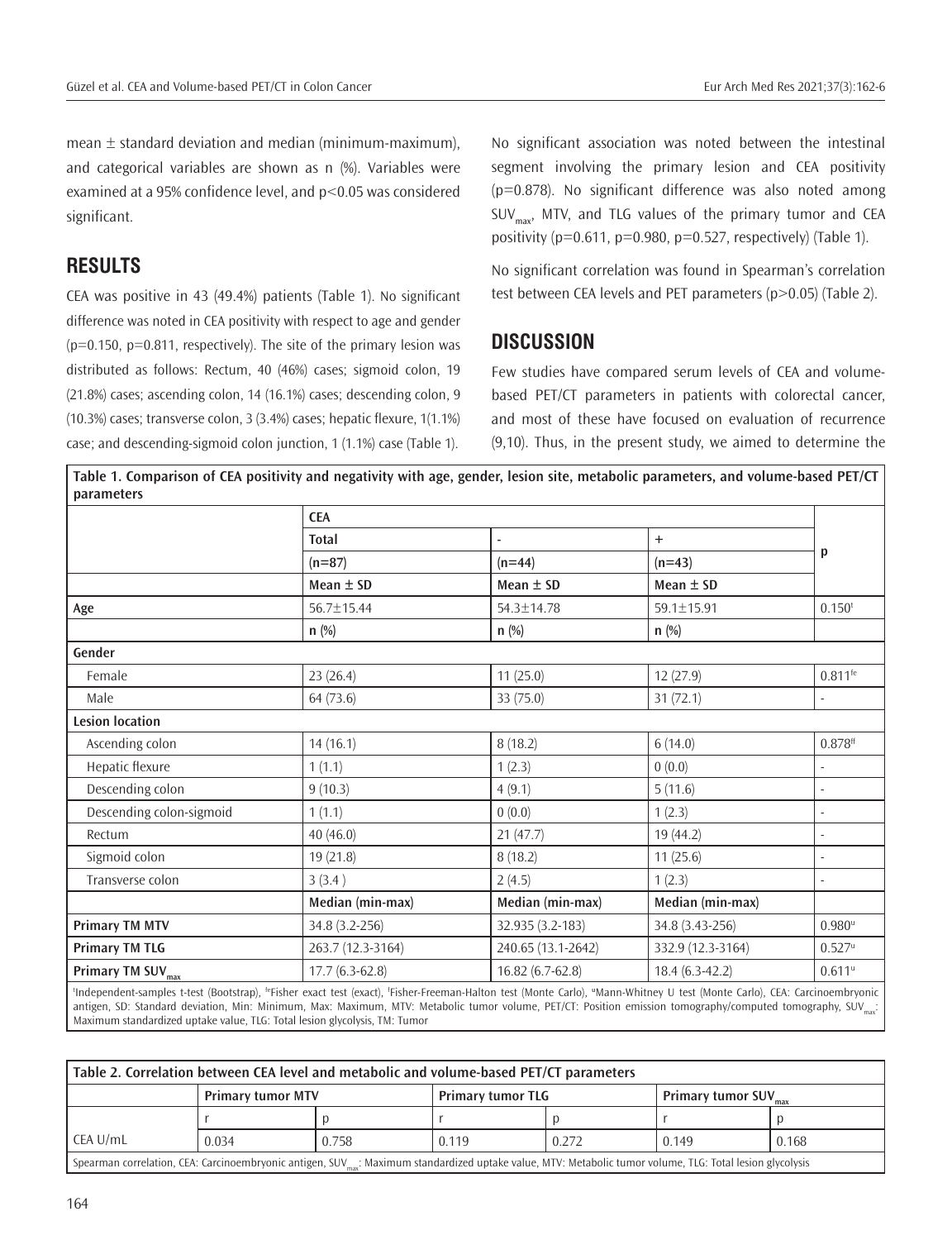relationship between tumor load and CEA positivity by comparing CEA positivity and volume-based PET/CT parameters of patients with colorectal cancer in the preoperative period.

In the present study, CEA positivity was not associated with age and gender. Moreover, the sensitivity of serum CEA level in the diagnosis of colorectal cancer was 49.4%. In a previous study, Dbouk et al. (11) reported that CEA had diagnostic sensitivity of 58.3%, which was relatively higher than our findings. This difference was considered due to the difference in the cutoff values for CEA positivity used in our study (5 ng/mL) and in their study (3.8 ng/mL) and the fact that a higher sensitivity is expected with the use of lower cutoff values (11).

In the present study, 46% of the tumoral lesions were detected in the rectum, 33.2% in the descending-sigmoid colon junction, 3.4% in the transverse colon, 1.1% in the hepatic flexure, and 16.1% in the ascending colon. Similarly, Siregar and Sibarani (12) evaluated tumor localization in colorectal cancer and reported that lesions were predominantly located in the rectum and leftsided colon.

Moreover, we observed no significant correlation between CEA positivity and the intestinal segment of the primary lesion. Siregar and Sibarani (12) reported that the highest CEA level was found in the rectum among the segments of the large intestine. Although their results appear different from our findings, the data compared are not exactly the same.

<sup>18</sup>F-FDG PET/CT is now considered a powerful tool for the evaluation and follow-up of patients with cancer. In a retrospective study, Shi et al. (6) examined 107 patients and found that the SUV<sub>max</sub> value and TNM classification obtained in PET/CT were independent predictors of survival, while SUV $_{max}$  values ≤11.85 were associated with better survival. However, another study showed that a high  $SUV_{max}$  value in patients with resectable colorectal cancer was not significantly related with tumor recurrence and diseasefree survival (13). The tumor markers CEA and CA 19-9 were also considered to show low diagnostic performance, while high CA 19-9 levels along with PET/CT use were considered to indicate poor prognosis (14). Vallam et al. (15) reported that PET/CT is a significant tool in the detection of recurrent disease during follow-up, independent of serum CEA levels, and the probability of disease recurrence is directly proportional to the value of the increased CEA level. Another study reported the recurrence rates of 10%, 45%, 70%, 94%, and 100% for serum CEA levels of <5, 5.1-10, 10.1-15, 15.01-50, and >50 ng/mL, respectively (16). In addition, PET/CT scan performed in all of these patients revealed sensitivity, specificity, positive predictive, and negative predictive values of 92.7%, 95.2%, 96.2%, and 90.9%, respectively (15).

The consensus report by the College of American Pathologists in 1999 accepted that the tumor volume did not have a prognostic significance (category 4), but serum CEA levels gained prognostic significance (category 1) (16).

Limited studies have shown the correlation between volumebased PET/CT parameters and tumor markers. In a study of 489 patients, Kim et al. (17) did not find a correlation between pretreatment serum CEA levels and tumor volume on magnetic resonance. Similarly, in our study, no significant correlation was found between the preoperative serum CEA level and MTV, TLG, and SUV $_{\text{max}}$  values of the primary tumor. However, similar to previous reports, our findings indicate the likelihood of serum CEA levels to increase in the preoperative period (12,18). Although some studies have reported that CEA positivity is not related to the tumor, tumor diameter, and TNM classification, many studies have stated that the preoperative serum CEA levels are related to the prognosis (18-22). In a retrospective study of patients with stage 2 colorectal carcinoma, Spindler et al. (19) revealed that serum CEA levels were considered to change the risk classification by contributing to the distinctive features of patients and help the management of additional treatments. In addition, Margalit et al. (20) evaluated patients with stage I and II colon cancer and stated that serum CEA level ≥2.35 ng/mL can be used to predict the prognosis (13). In another study, preoperative CEA levels  $\geq 5$ ng/mL were reported to be independent prognostic factor for overall survival, disease-free survival, and recurrence detection and to be associated with a high risk of mortality (21,22).

Although the combined use of serum CEA levels and imaging methods increases the diagnostic sensitivity of colorectal carcinomas, many recent studies have found that postoperative serum CEA levels are clinically more valuable than its preoperative levels (23-25). Caglar et al. (10) analyzed patients with recurrent colorectal cancer and reported that all quantitative PET/CT parameters (i.e., SUV<sub>max</sub>, TLG, and MTV) demonstrate a positive correlation with serum CEA levels (10).

#### **Study Limitations**

This study is limited by its retrospective design, small number of patients, and lack of data on comparison between benign and malign lesions in terms of CEA positivity.

## **CONCLUSION**

In conclusion, our findings revealed no significant correlation between CEA positivity and volume-based PET/CT parameters (MTV and TLG) in the preoperative period of colon cancer. Although CEA positivity is considered useful in predicting recurrence in the postoperative period and is associated with